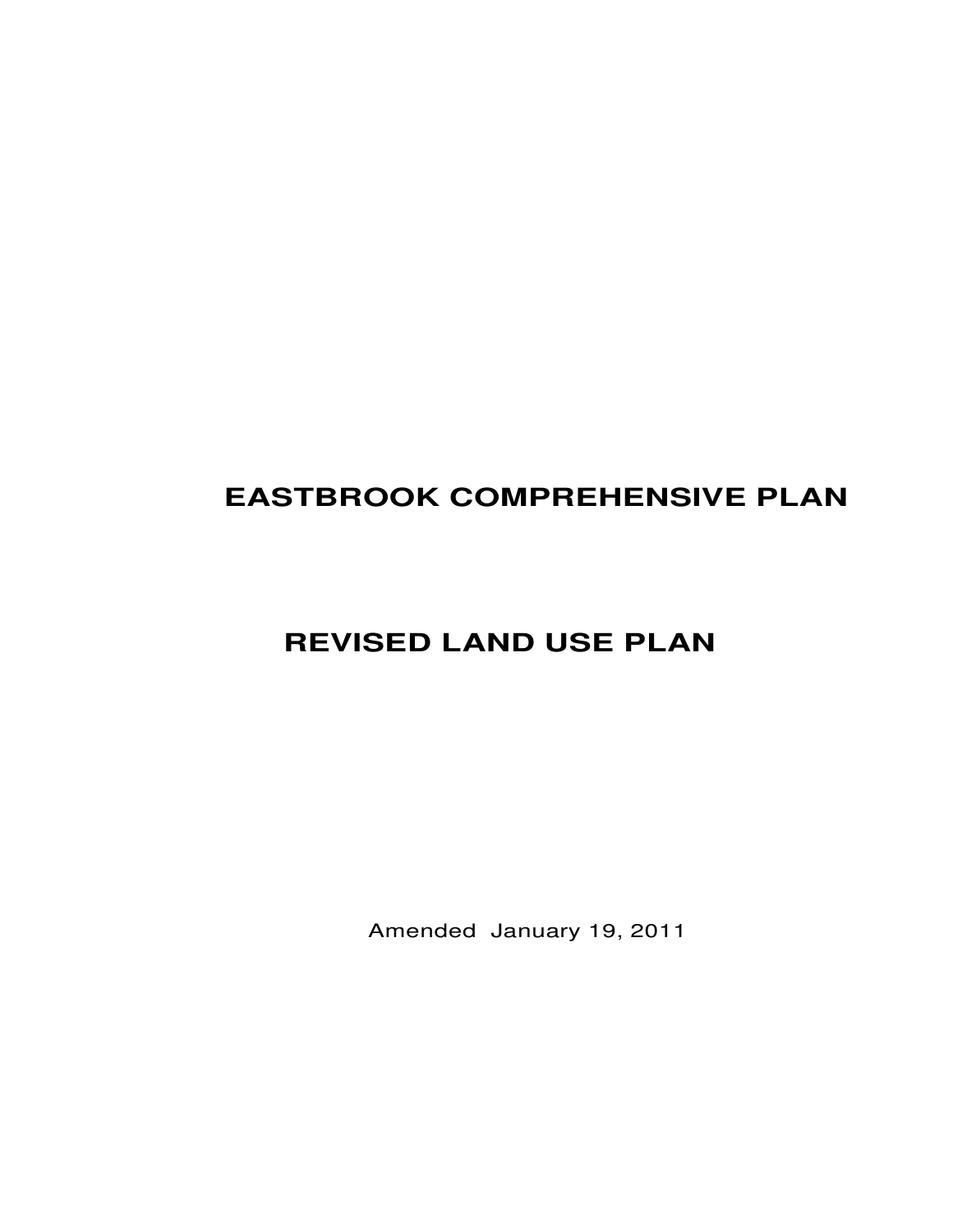# **SECTION VI: LAND USE PLAN**

## **A. INTRODUCTION**

The Community Planning Goals upon which the Land Use Plan described in this Section is predicated are:

- 1. Preservation of the Town's rural character;
- 2. Prevention of development sprawl and strip development;
- 3. Provision of affordable housing opportunities for all residents;
- 4. Provision of standards for wind energy facilities that minimize adverse environmental impacts
- 5. Encouragement of home occupations and small businesses appropriate to the character of the Town;
- 6. Protection of the Town's identified Critical Natural and Historic Resources; and
- 7. Encouragement of the evolution of a Village Center at Eastbrook Corner.

The planning process followed to develop the proposed Land Use Plan was as follows:

STEP 1. Calculation of the amount of growth likely to occur in Eastbrook during the next ten years and the amount of land required to support such growth;

- STEP 2. identification of those lands in Eastbrook which are unsuitable for future growth and development;
- STEP 3. Designation of Growth and Rural Areas as required by the State Law; and
- STEP 4. Recommendation of strategies by which to encourage growth in the designated Growth Area and to discourage inappropriate development in Rural Areas.

## **B. PROJECTED FUTURE GROWTH AND LAND NEEDED TO ACCOMMODATE**

In planning where and how growth should occur, a reasonable estimate of the amount of growth expected is required. Figure VII.1 shows Eastbrook's past, current and projected population levels, number of households, number of housing units, and household sizes.

It is estimated that the amount of land needed to accommodate Eastbrook's anticipated growth during the next 10 years is 10 acres. This acreage was calculated by first determining the number of new housing units required to house the projected year 2000 population level, then multiplying the number of required new units by the appropriate lot size. The following calculation alternatives were used to determine the number of new housing units needed:

## CALCULATION ALTERNATIVES:

- 1. Subtracting the number of housing units estimated to exist in Eastbrook in 1990 from the number of housing units projected for Eastbrook for the year 2000.
	- 111 2000 projected year-round housing units
	- 101 1990 estimated year-round housing units 10 year-round housing units needed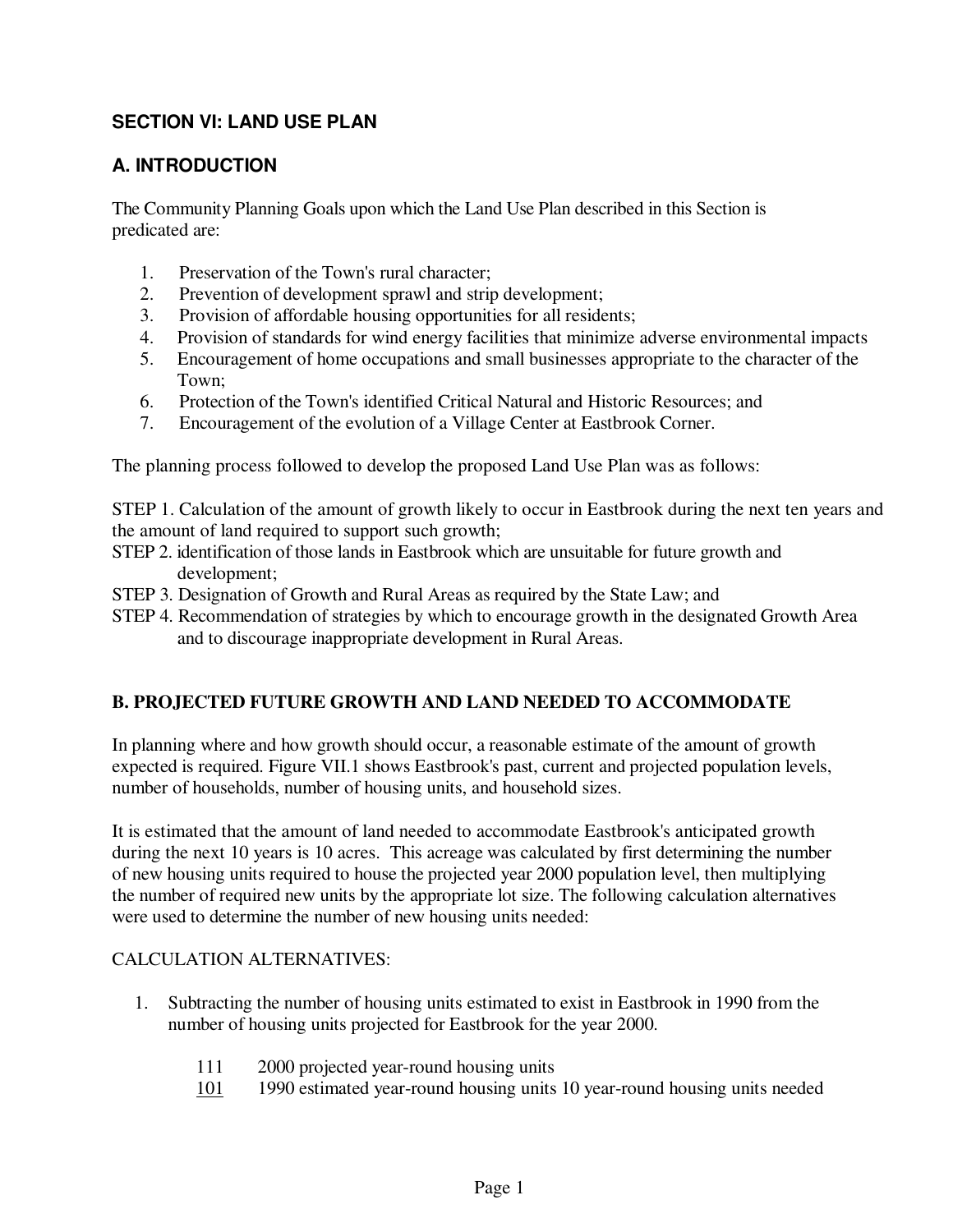- 2. Dividing the difference between Eastbrook's projected year 2000 population and the Town's estimated 1990 population by the projected year 2000 average household size.
	- 329 2000 projected year-round population
	- 392 1990 estimated year-round population 27 persons

27 divided by 2.62 equals 10.30 required units.

- 3. Divide the difference between the actual number of year-round housing units in 1980 and the projected number of year-round units for the year 2000 by 20 years and then multiply by 10 years to get the number of units needed during the next 10 years.
	- 111 2000 projected year-round housing units
	- $\frac{91}{20}$  1980 actual year-round housing units
	- units

20 divided by 20 years equals 1 unit per year 1 multiplied by 10 years equals 10 year-round housing units

In summary, Eastbrook's population is expected to increase by twenty seven  $(27)$  persons in the ten  $(10)$ year period between 1990 and the year 2000, or 2.7 persons per year. Given a projected year 2000 household size of 2.62 person, 10.3 new housing units will be required to accommodate *these new*  residents. *Assuming one* (1) *acre per* housing *unit, 10.3 acres of* land will *have to* be developed to accommodate these new housing units.

| <b>FIGURE V8.1</b><br><b>EASTBROOK'S GROWTH STATISTICS</b> |                |
|------------------------------------------------------------|----------------|
| 1980 Population                                            | 252 persons    |
| 1990 Estimated Population                                  | 302 persons    |
| 2000 Projected Population                                  | 329 persons    |
|                                                            |                |
| 1980 Households                                            | 85 households  |
| 1990 Estimated Households                                  | 107 households |
| 2000 Projected Households                                  | 124 households |
|                                                            |                |
| 1980 Average Household Size                                | 3.08 persons   |
| 1990 Estimated Average Household Size                      | 2.82 persons   |
| 2000 Projected Average Household Size                      | 2.62 persons   |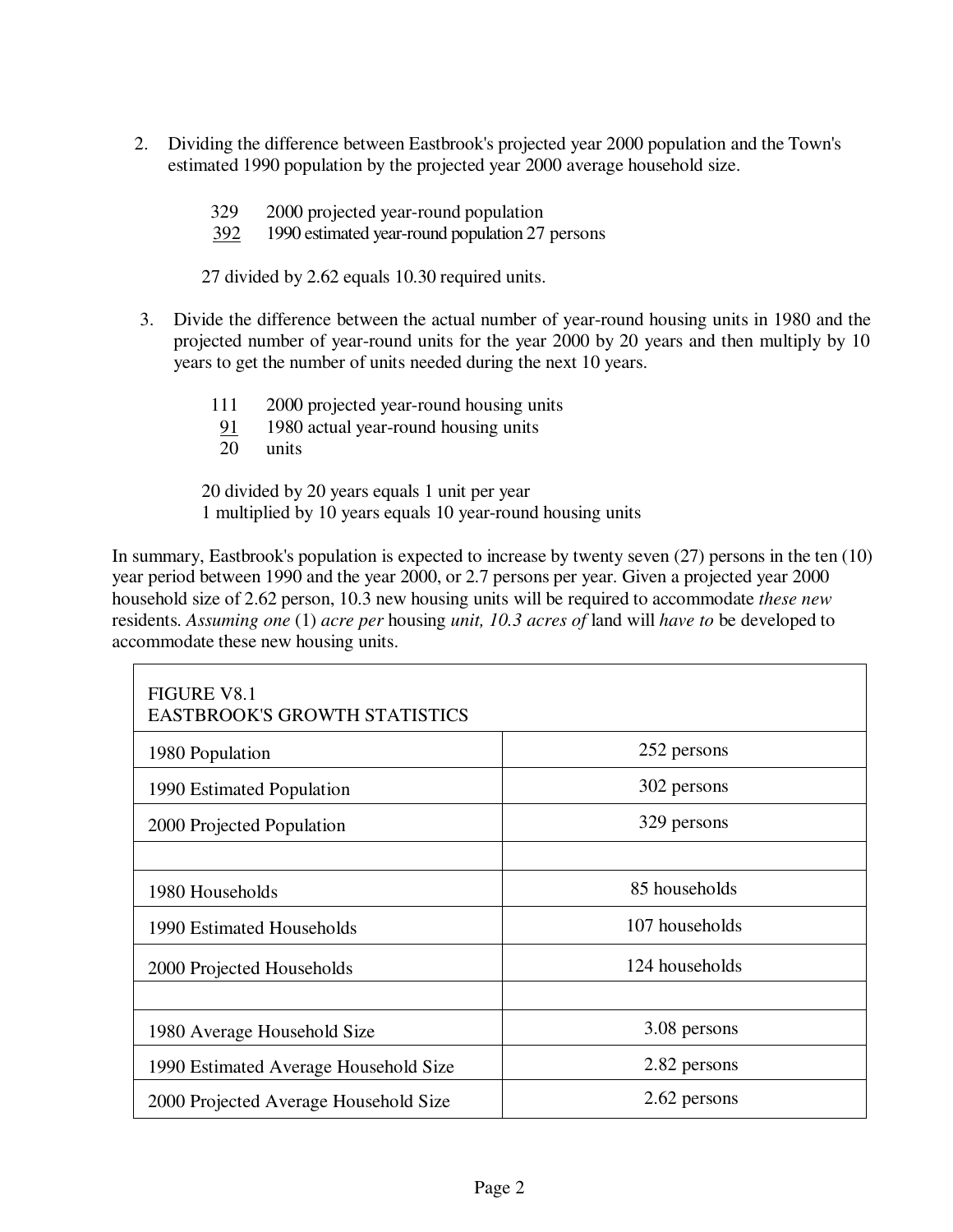| 1980 Year-Round Units                   | 91 units  |
|-----------------------------------------|-----------|
| 1990 Estimated Year-Round Housing Units | 101 units |
| 2000 Projected Year-Round Housing Units | 111 units |

## **C. LANDS IDENTIFIED AS UNSUITABLE FOR DEVELOPMENT**

Lands considered unsuitable for future growth and development in the Town of Eastbrook include the following areas:

- 1. Slopes over 15%;
- 2. Flood Plains;
- 3. Soils rated as unsuitable for sub-surface sewage disposal;
- 4. Freshwater wetlands;
- 5. Sand and gravel aquifers;
- 6. Deer wintering areas;
- 7. Bald eagle nesting sites;
- 8. Public lands;
- 9. Conservation easements; and
- 10. Parcels under the Tree Growth Tax Law.

The above areas were mapped and their relative size, distribution, and location are shown on the following maps which occur at the end of this section (see also: (http://www.hcpcme.org/eastbrook/index.htm ):

- 1. PHYSICALLY RESTRICTED LANDS;
- 2. ENVIRONMENTALLY SENSITIVE LANDS;
- 3. LANDS SUITABLE FOR LARGE-SCALE WIND GENERATION FACILITIES; and
- 4. SOCIO-ECONOMICALLY RESTRICTED LANDS.

A composite of the three maps listed above, entitled LAND UNSUITABLE FOR DEVELOPMENT, was prepared and is also included at the end of this Section.

## **D. DESIGNATED GROWTH AREA**

Eastbrook's designated Growth Area is that area considered the most desirable and capable of handling the growth and development projected to occur during the 10 year period.

The criteria used to determine the locations of the Town's designated Growth Area were:

- 1. The suitability of the land for development;
- 2. The status of adjacent land and any adjacent Critical Natural Resources.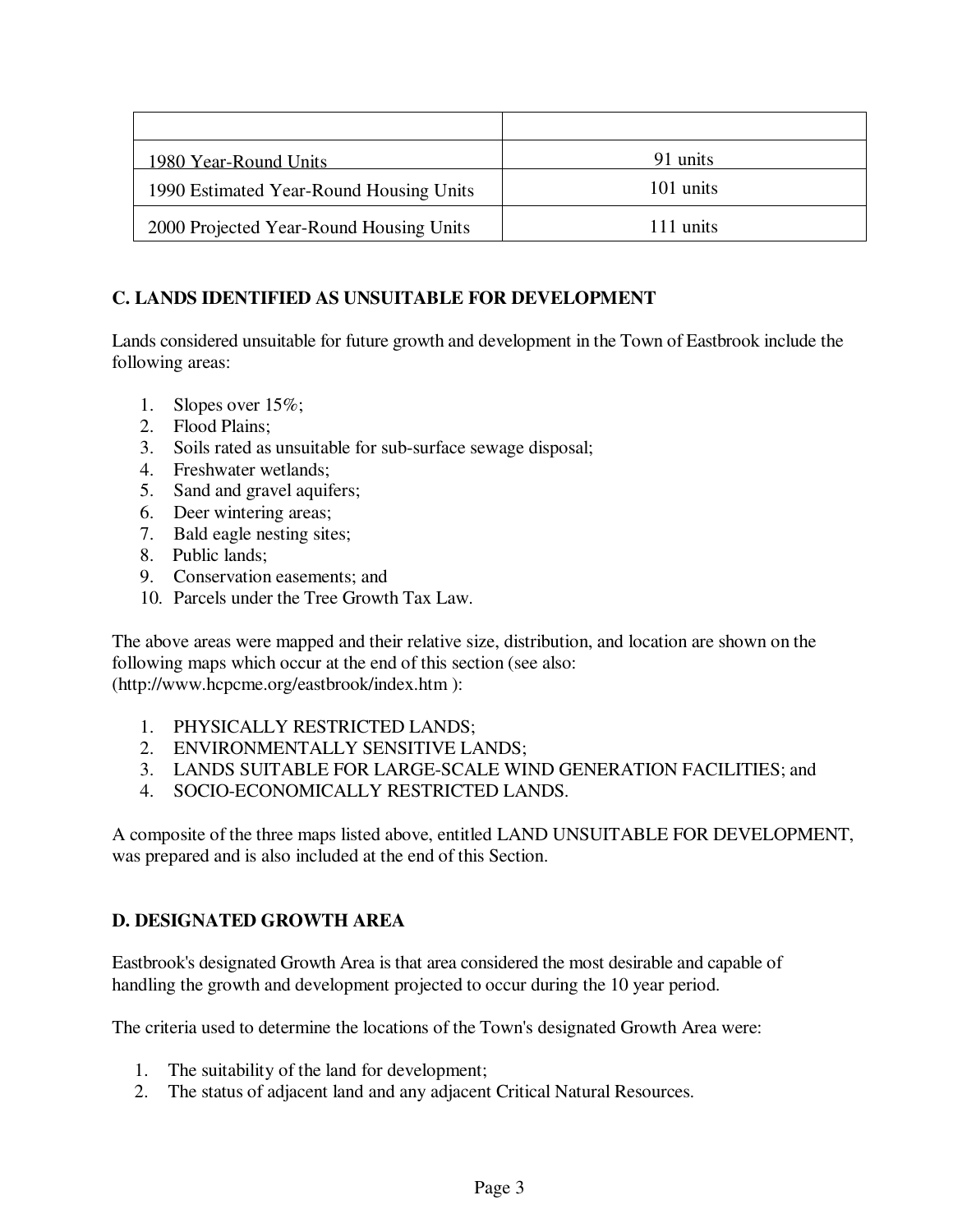- 3. The degree to which the proposed Growth Area would complement existing Public Facilities and current land use patterns; and
- 4. A sufficient acreage to accommodate the amount of growth projected to occur.

Based on the above criteria the area around Eastbrook Corner was selected as the Town's future Growth Area. The selected Growth Area is described as being that area bounded by a line 500 feet on the westerly side of and running parallel to Route 200 beginning at a point directly across from the southern property line of the Grange Hall to the Mill Stream, a line 500 feet on the easterly side of and parallel to Route 200/Sugar Hill Road from the southern property line of the Grange Hall, to the Mill Stream, at the outlet of the Scammons Pond. This area is approximately 50 acres in size and is considered capable of accommodating the existing land uses, the needed additional 10 housing units, as well as possible future compatible commercial uses.

## **E. DESIGNATED RURAL AREA**

All other lands within the Town are designated as Rural Areas and are further classified into the following rural sub-areas:

## **1. FOREST RESOURCES MANAGEMENT**

Any parcel currently registered under the Tree Growth Tax Law was included in the Forest Resources Management Area. In this Sub-Area a minimum lot size of 10 acres is proposed. This Area includes over 50% of the Town's total area. The purpose of this classification is to protect the forest resources which are important to the Town's economy and rural character.

## **2. ROADSIDE RURAL RESIDENTIAL**

All land with frontage on a public road was included in the Roadside Rural Residential Area. In this Area a minimum lot size of 2 acres with a minimum 200 foot road frontage is proposed. Future development is proposed to be back at least 100 feet from the road and a vegetative buffer between the road and the building will be required. Existing one-acre lots would be grandfathered. The purpose of this area is to preserve the rural roadways and vistas which contribute to Eastbrook's rural character. In addition, it should contribute to safety by reducing the number of driveways onto public roads.

#### **3. RURAL RESIDENTIAL**

This area would include the remainder of the land in town. The present minimum lot size of one acre and existing setbacks would be kept. The purpose of this area is to allow landowners maximum flexibility while keeping development off major roads.

#### **F. PROPOSED VILLAGE CENTER/GROWTH AREA IMPLEMENTATION STRATEGY**

Although the Comprehensive Planning Committee feels that projected growth for the next ten years does not warrant the designation of a specific growth area, it is a goal for the community to encourage the evolution of a Village Center at Eastbrook Corner.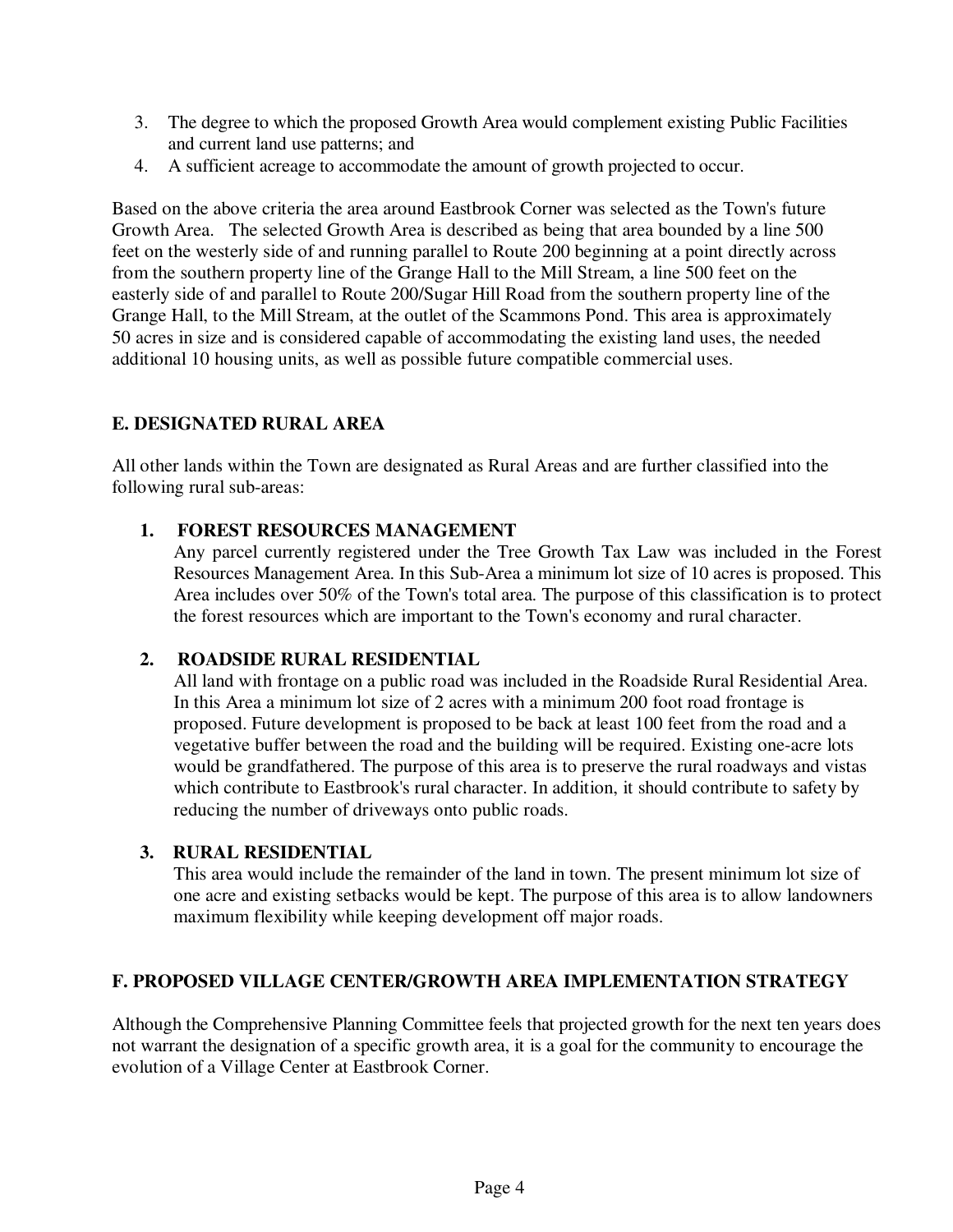Within this designated growth area, there would be a minimum lot size of 1 acre. Present setbacks and road frontage requirements would be maintained. Future subdivisions, for other than immediate family members, would be limited to a maximum lot size of one acre. This Growth Area would be designated as a Village Center/Historic Preservation District. Two of the buildings in this area are on the National Register of Historic Places and several others are of historic significance to the town. All new development within this area would have to be reviewed by an Architectural Review Board in accordance with standards to be developed by such Board.

The Planning Board will designate two areas within or nearby this Growth Area where Manufactured Housing Parks would be allowed, in accordance with the Manufactured Housing Law (Title 30-A, Section 4358). Manufactured Housing Parks would be prohibited elsewhere in town, although single lot manufactured housing would be allowed.

Small businesses will be encouraged only in the Village Center. The Planning Board will draw up specific descriptions of what type of businesses will be allowed. The Committee envisions that small stores, laundromats, barber shops and offices would be allowed in this area if they had fewer than 10 employees and less than 2000 square feet of floor area.

Home occupations would be allowed in all zones (in both growth and rural areas) except the shoreland Resource Protection zone. The plan recommends that standards for home occupations allow up to two employees who live off-premises in addition to household members. The zoning standards would require buffering of outdoor materials and equipment storage areas.

## **G. PROPOSED RURAL AREA IMPLEMENTATION STRATEGY**

The remainder of the town, not designated as the Village Center, would be designated as the Town's Rural Area. In the interest of protecting the rural character of the town while allowing maximum flexibility, the Rural Area is divided into four sub-areas.

## **1. FOREST RESOURCES PROTECTION AREA**

Any parcel currently registered under the Tree Growth Tax Law would be included in the Forest Resources Protection Area. In this area, the Committee recommends a minimum lot size of ten (10) acres, should the owners choose to come out of tree growth and develop these lands. This Area will include over fifty percent (50%) of the town's total area. The purpose of these regulations is to protect the forest resources which are important to Eastbrook's economy and rural character.

## **2. ROADSIDE RURAL RESIDENTIAL AREA**

Any land with frontage on a public road would be included in this area. In the Roadside Rural Residential Area, there would be a minimum lot size of two acres with 200 foot road frontage for new development. Buildings would be set back at least 100 feet from the road. Proposed developments with forested frontage would be required to retain a 50 foot vegetative screen between the road and proposed buildings. Exiting one-acre lots would be grandfathered. The purpose of this area is to preserve the rural roadways and vistas which contribute to Eastbrooks' rural character. In addition, it should preserve road safety by reducing the frequency of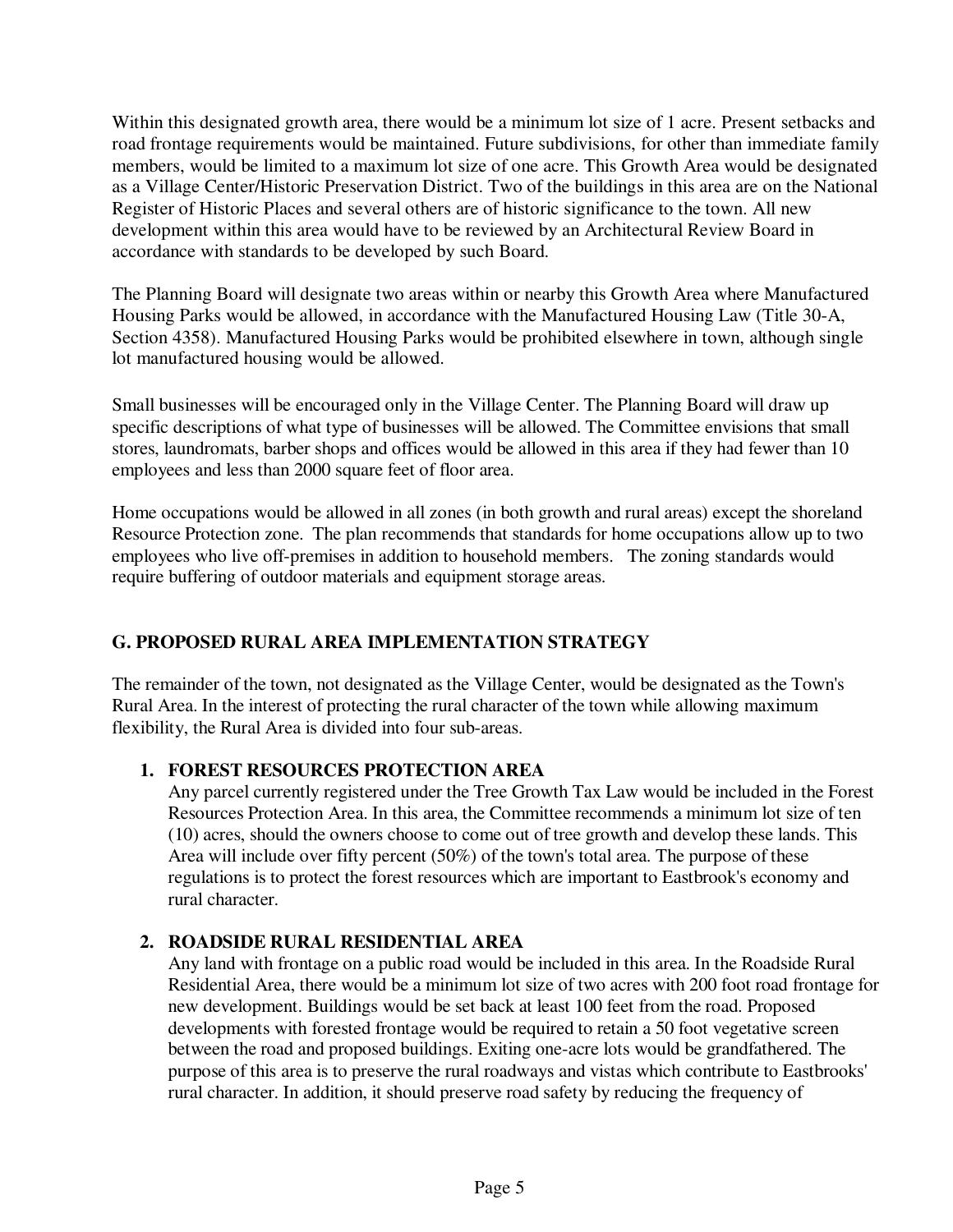driveways onto public roads.

#### **3. RURAL RESIDENTIAL AREA**

This area would include the remainder of the land in town. The present minimum lot size of one acre and existing setbacks would be kept. The purpose of this area is to allow landowners maximum flexibility while keeping development off major roads.

## 4. LARGE-SCALE WIND ENERGY FACILITY AREA

These facilities would be permitted in all rural areas outside of the shoreland subject to strict standards. The plan recommends the town's land use ordinances include provisions for the following:

- a. setbacks that assure that no tower falls onto an adjoining property, road; or right-of-way
- b. natural resource protection measures;
- c. erosion control;
- d. noise control measures;
- e. measures to minimize adverse impacts on scenic views;
- f. coordination of local permitting with Maine DEP review standards; and
- g. certification of design safety standards.

To simplify the implementation of these and related standards, the plan recommends that the town enact a stand-alone wind energy facility ordinance. The current land use ordinance would require minor revisions to assure that wind energy standards are cross-referenced. The zoning map would be revised to show where the large scale facilities would be permitted. There would be clear definitions of the various types of wind energy facilities. These would distinguish between small wind energy systems (SWES) and larger systems.

The SWES, which are primarily for private residential use, would be allowed in all zones where residences are allowed. The plan recommends that the standards for SWES assure that they are located in a manner that assures they have no undue adverse impact on adjoining properties. In addition to adequate setbacks, this will also involve assuring they meet noise, shadow flicker, and operational safety standards.

## **H. PROPOSED RESOURCE PROTECTION STRATEGY**

In order to protect identified significant areas and vulnerable natural resources which occur throughout town, the Committee recommends special regulations for the following areas. These areas are intended to overlay and take precedent over the proposed Growth or Rural Areas.

#### 1. **RESOURCE PROTECTION ZONE**

The designated Resource Protection Areas and regulations required by the mandatory State Shoreland Zoning Law will be maintained. The small portion of the quarter-mile circle around one of the identified eagles` nest, not currently zoned as Resource Protection, will be added to this area, as well as additional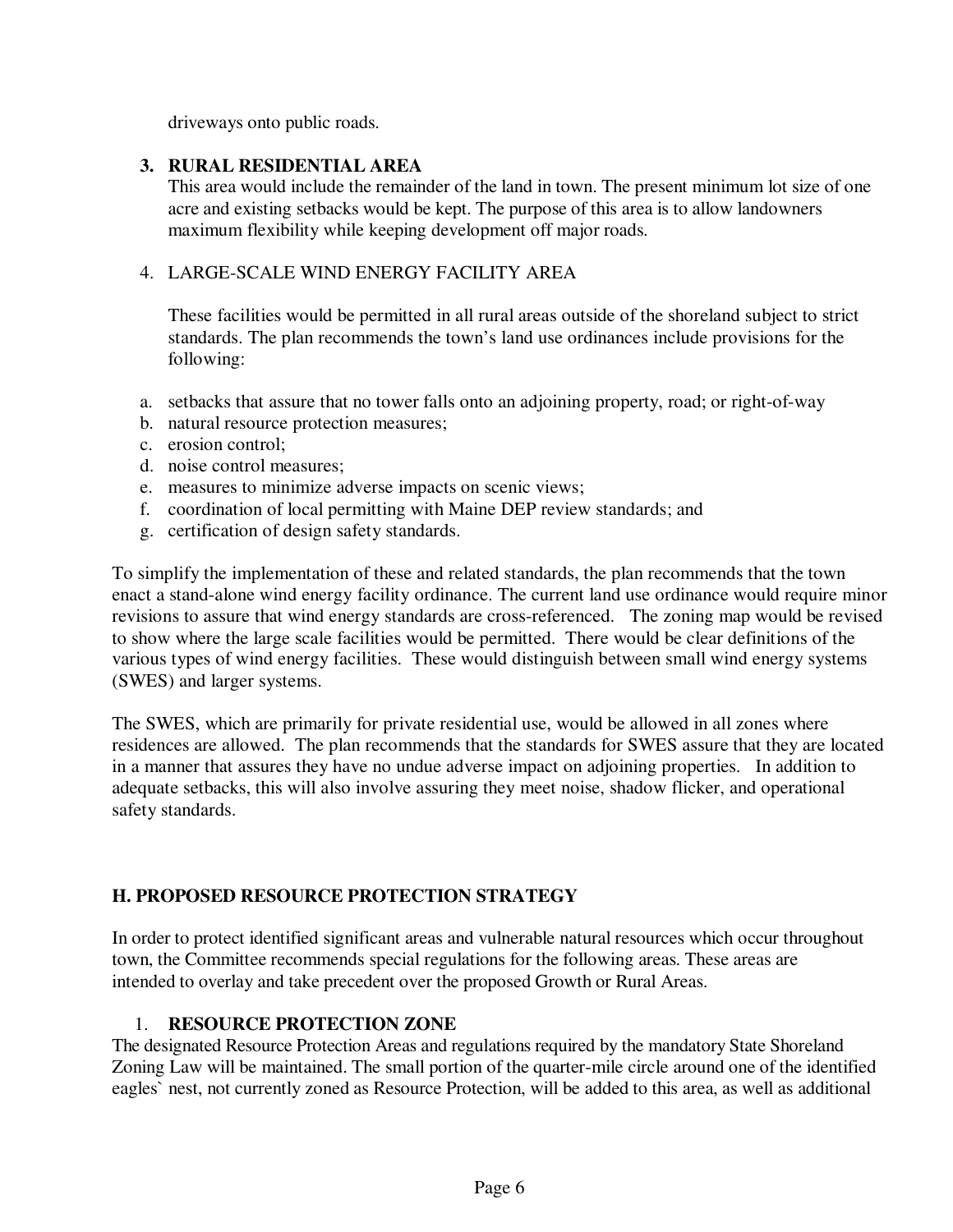freshwater wetlands which are not included on the present Zoning Map.

## 2. **SHORELAND RESIDENTIAL ZONE**

The existing Shoreland Residential Zones will be maintained with a minimum lot size of two acres and 100 feet waterfront setback.

## **3. GROUNDWATER PROTECTION ZONE**

A Groundwater Protection Zone is recommended for lands within 500 feet of the Town's mapped sand and gravel aquifers. New development in these areas will be required to prove to the Planning Board that they will not negatively impact Groundwater Resources as a condition of receiving a permit. Standards for the documentation and expert testimony required to meet this burden of proof will be developed and will be incorporated into the Town's Zoning and Subdivision Ordinances.

## **I. ADDITIONAL GROWTH MANAGEMENT RECOMMENDATIONS**

In addition to designating proposed growth and rural areas and making specific recommendations regarding minimum lot size, setback and frontage requirement, the following recommendations are made to help define and differentiate Growth and Rural Areas:

- 1. Require all new subdivisions to be of limited size (less than ten (10) lots) and require a minimum ten percent (10%) common open space reservation;
- 2. Require that undevelopable and sensitive areas be excluded from minimum lot size calculations; and
- 3. Reducing the number of curb cuts in all new subdivisions to no more than one (1) if the road frontage is eight hundred (800) feet or less and no more than two (2) if the road frontage is greater than eight hundred (800) feet.
- 4. Require specific environmental impact assessments as exhibits in the subdivision and site plan review process.
- 5. Require a maximum lot size of one (1) acre in the designated growth area.

## **J. CONSISTENCY WITH STATE GROWTH AREA REQUIREMENTS**

The following is a review of the State's requirements for designating growth areas and a discussion of how Eastbrook's designated Village Center is consistent with these requirements:

State Requirement #1: Growth areas must be limited to land areas within which public facilities and services are efficiently provided or can be efficiently provided during the planning period.

The primary services offered by the town which would be affected by further development are road maintenance, fire emergency service and school bus service. Development within the proposed Village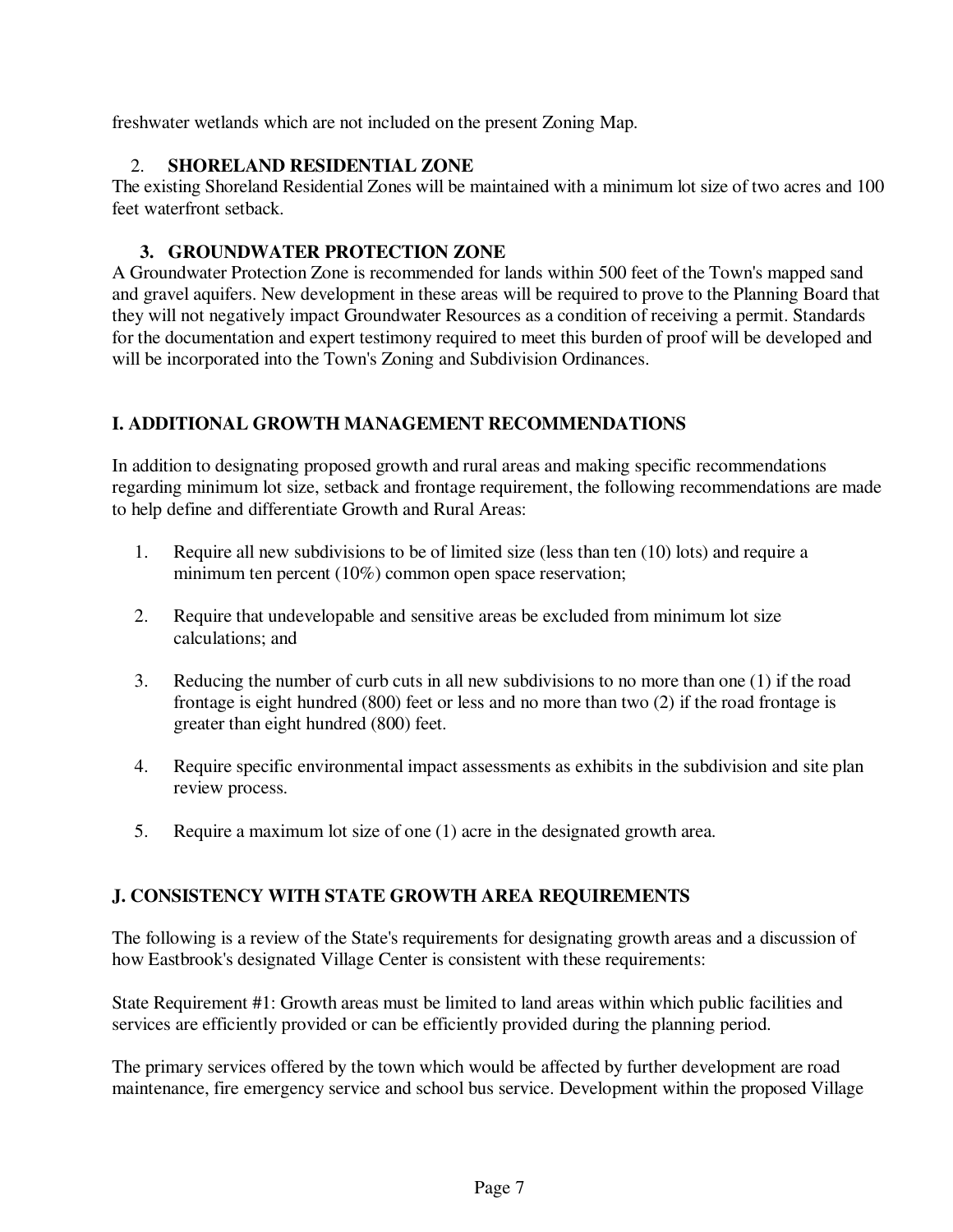Center, being central to the Fire Station and near the school, should not increase the costs of these services.

State Requirement #2: Growth areas must be limited to land areas that are physically suitable for development or redevelopment.

The Village Area was selected from land identified as being suitable for development. All land unsuitable for development was excluded, as much as possible, from the Village Area. Any area considered unsuitable within the proposed Village Area will be zoned as Resource Protection.

State Requirement #3: Growth areas must include enough land area suitable for development or redevelopment to accommodate all growth and development planned to occur during the planning period, based on the plan's policies and implementation strategies.

Since the proposed Village Area includes over 50 acres, and since only ten 110) new units are projected, there is abundant room in this area to accommodate the predicted growth.

State Requirement #4: Growth areas must be limited to an amount of land area and a configuration that will encourage compact, efficient development patterns and discourage development sprawl and strip development along roads.

Although the proposed Village Area is larger than the amount of land needed to accommodate future growth, it should be noted that this area contains existing development, wetlands and inaccessible land. The configuration of this area discourages development sprawl.

State Requirement #5: Growth areas may not include an unreasonable proportion of the municipality's total land area - that is, growth areas must not include so much land area as to encourage development sprawl or to hinder the efficient provision of public services.

The proposed Village Area is a very small fraction of the Town's total land area.

## **K. CONSISTENCY WITH STATE RURAL AREA DESIGNATED REQUIREMENTS**

The following is a review of the State's requirements for designating rural areas and a discussion of how Eastbrook's designated rural areas are consistent with these requirements:

State Requirement #1: Rural areas must include agricultural and forest lands important to the local or regional economy.

All of the Town's Tree Growth Tax Law parcels, amounting to more than 50% of the Town's area, are designated as Rural Area. Thus, in addition, all of the Town's major private blueberry fields and Christmas tree orchards are included in the Rural Area.

State Requirement #2: Rural areas must include land areas consisting of large areas of contiguous open space, farmland, or forestland. They must include land areas in which the predominant pattern of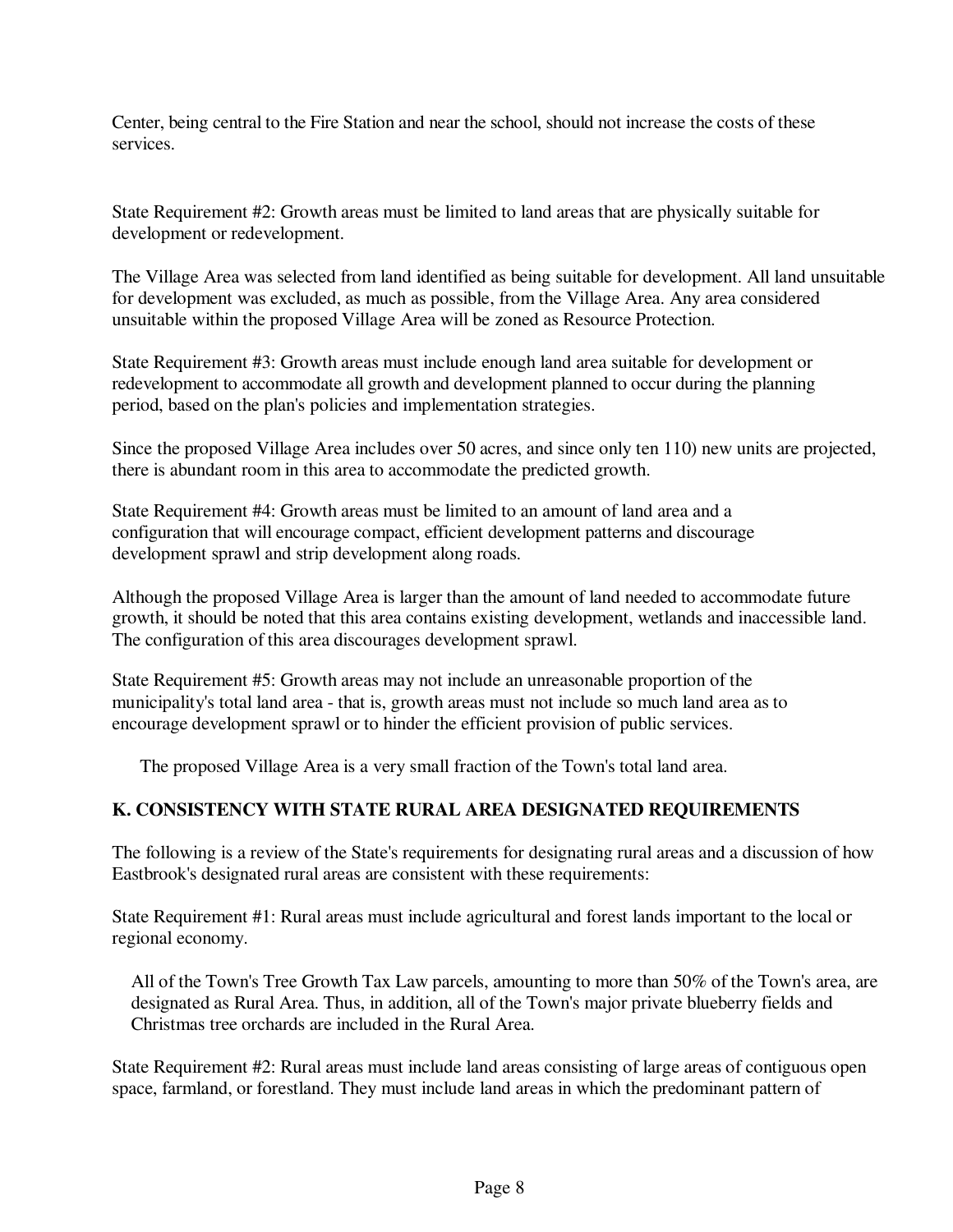development is intended to consist of very low intensity development broadly dispersed within what would otherwise be rural landscape. They must also include land areas containing other rural resources that significantly contribute to the municipality's rural character.

The proposed Rural Area includes the Town's large corporate forestland tracts, as well as the Town's extensive freshwater wetland system. No development of freshwater wetlands is allowed and a 5 acre minimum lot size is proposed for the large Tree Growth Tax Law parcels. In addition, the State Game Management Area is included as a Resource Protection Zone within the Rural Area. No development is allowed in this area.

State Requirement #3: Rural Areas must include land areas in which the municipality can ensure that the level and type of development will be compatible with maintenance of rural character and will not constitute or encourage development sprawl or strip development along roads.

As indicated earlier, Eastbrook is not expected to experience any significant growth during the next 10 years. The current land use pattern in Eastbrook is one of linear residential development along public roads mixed with blueberry fields and forestland. To maintain this rural character and to prevent higher densities, incompatible uses, and strip development, the Town will:

- a. Limit future commercial development to the Village Center;
- b. Locate future manufactured housing parks within or adjacent to the Village Center;
- c. Require 2 acre minimum lots with 200 foot frontage on public roads outside the Village Center;
- d. Require 50 foot vegetative buffers along public roads; and
- e. Enact standards that assure that large-scale wind energy facilities will have a minimum environmental impact on the town.

State Requirement #4: Rural areas may include, but may not be limited to, land areas containing natural resources and scenic open spaces that are intended to protected.

The Rural Area proposed, contains the majority of the areas required to be zoned as Resource Protection under the State Mandatory Shoreland Zoning Law, (Title 38, MRSA, Sections 435448} as well as areas and resources regulated under the Natural Resource Protection Act (Title 38, MRSA, Sections 480-A - 480-T).

State Requirement #5: Rural areas may not include land areas in which a significant portion of the municipality's future residential development is planned to occur. Nor may they include land areas in which the municipality plans the occurrence of large-scale or widespread residential development that would alter the municipality's rural character.

The Rural Areas proposed can easily accommodate the projected 10 housing units without altering the Town's rural character. Assuming that part of the projected growth will be attracted to and occur within the proposed Village Area, the remaining development in the Rural Area will not result in any significant alteration of the Town's rural character.

**i** 

## **L. CONSISTENCY WITH LOCAL GOALS**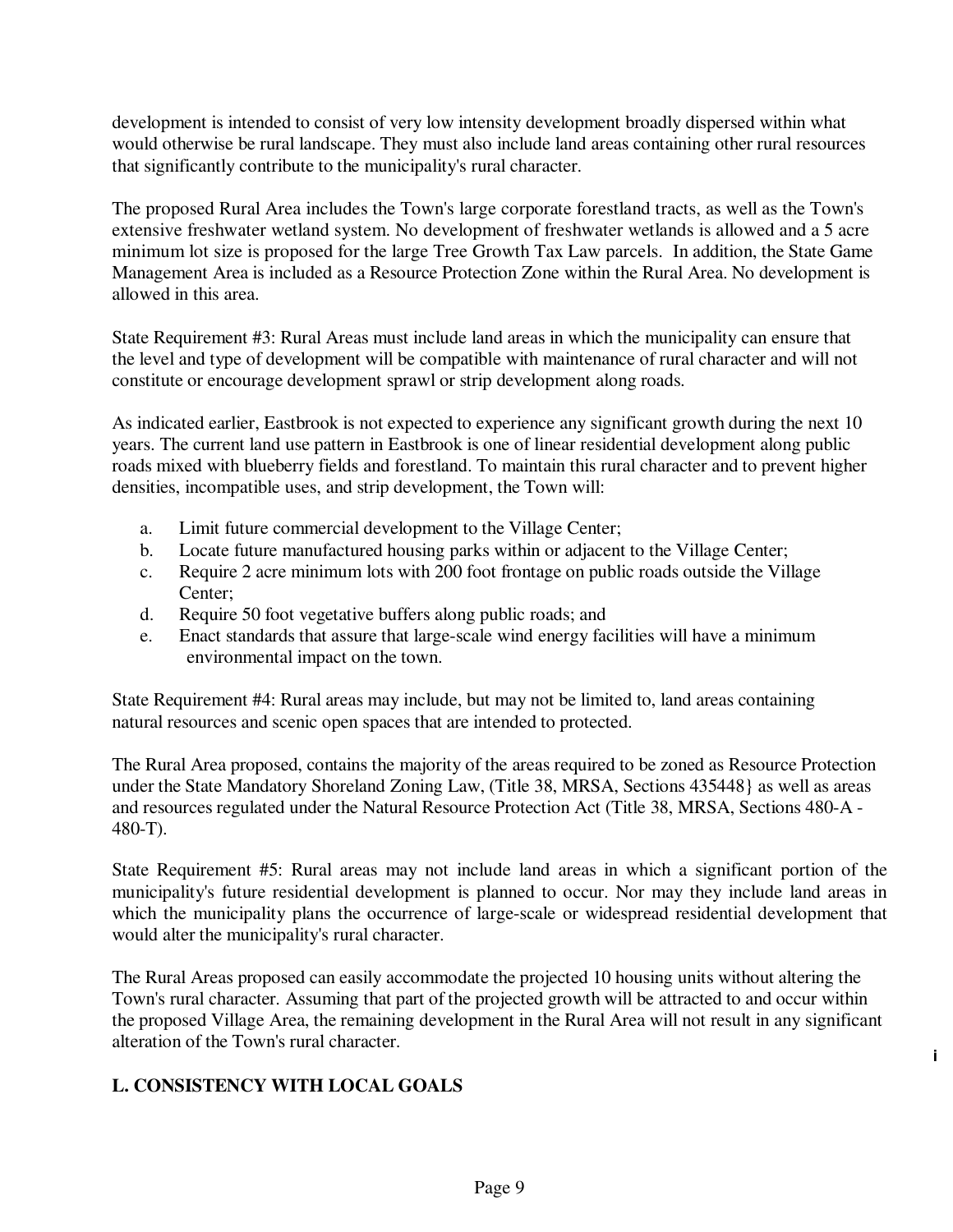The Comprehensive Plan Advisory Committee set forth several goals for Eastbrook's Comprehensive Plan which have *been* addressed in the process of developing the Land Use Plan. These goals include:

1. To preserve the rural character of the Town of Eastbrook;

This goal is addressed by several parts of the proposed Land Use Plan. First, it places restrictions on the development of Tree Growth Tax Law parcels, with the intent of keeping these areas in forestry management or, in the case of development, to give the town more control over them. Second, two acre zoning along public roads forces any new development along roads to be set back from the road and less visible to the traveling public.

2. To encourage working farms in the Town of Eastbrook:

This goal was difficult to reconcile with the Committee's desire to preserve the maximum freedom of choice for landowners since protecting farms implies restricting their development. In addition, the Committee in recognizing the importance of providing affordable housing opportunities noted, that requiring large lot sizes to discourage development on farms would have significantly raised the average cost of a lot in Eastbrook. It is felt that with the limited amount of growth predicted, development likely to occur on currently farmed parcels within the next 5 years will not significantly impact the active farms in the town. In fact, it may help them by allowing them to sell off unproductive land, the profits from which can help support the farming operation.

**i**

**i** 

3. To continue to provide affordable housing for Eastbrook residents;

This goal has been addressed in several ways in the proposed Land Use Plan. First, one acre lots are allowed in most of the developable areas of town. Additionally, manufactured housing will be allowed on all single lots and two areas for manufactured housing parks will be designated pursuant to the Manufactured Housing Law of 1989 (Title 30-A, Section 4358).

4. To encourage home occupations and small businesses appropriate to the character of Eastbrook; and

To encourage appropriate home occupations and small businesses, the Planning Board will draw up appropriate performance standards and limit compatible, commercial development to the proposed Village Center.

5. To protect the Natural Resources of Eastbrook;

The proposed Land Use Plan provides for the protection of natural resources by locating the proposed Village Area as much as possible away from sensitive resources. In addition, special Resource Protection Districts consistent with State Law will be enacted to further protect identified vulnerable natural resources.

## **LAND USE PLAN POLICIES AND IMPLEMENTATION STRATEGY**